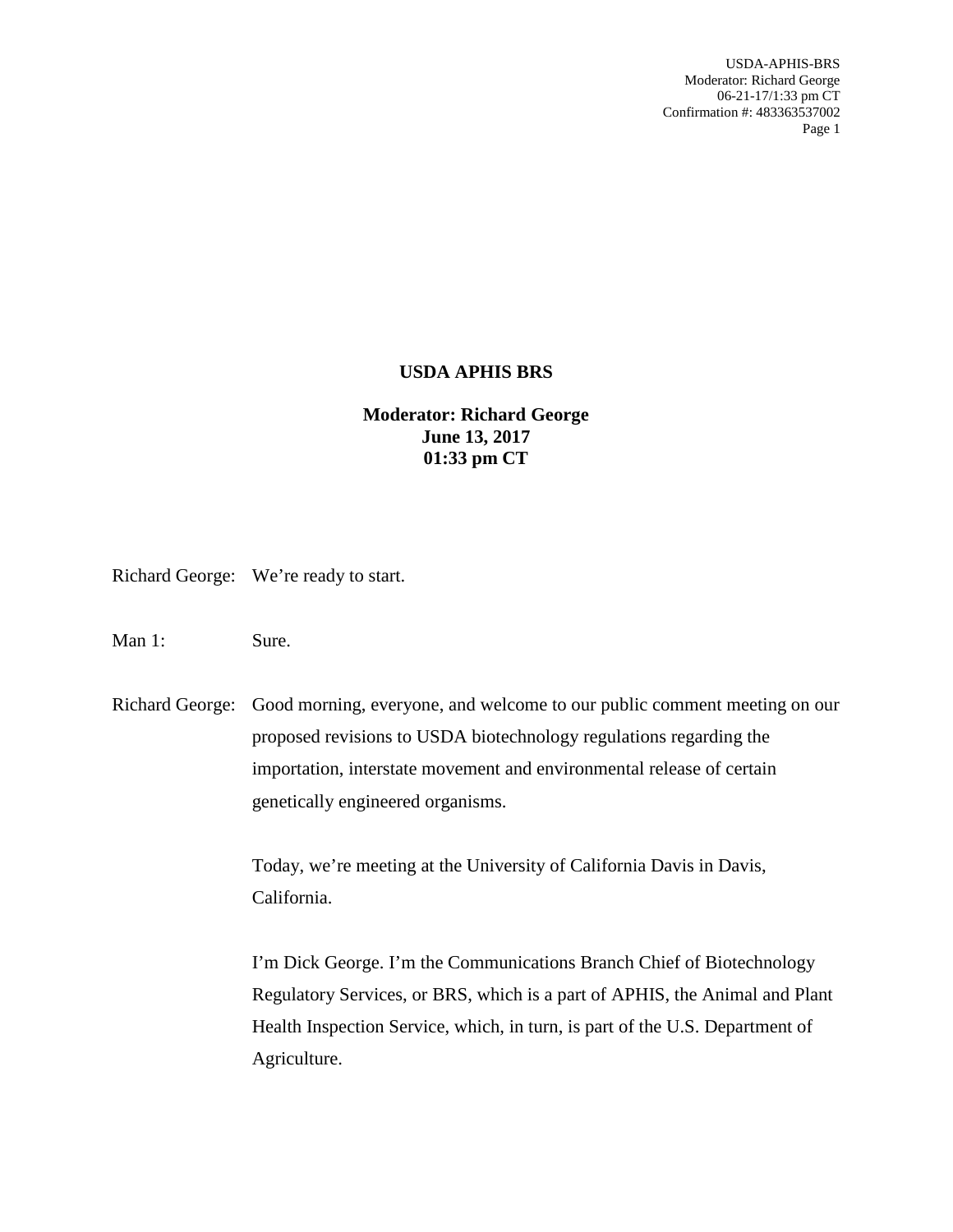Joining me today are BRS Associate Deputy Administrator Ibrahim Shaqir to my far right and our APHIS Deputy Administrator of BRS, Mike Firko. Mike?

Mike Firko: Good morning, everyone. Thanks for joining us for this public meeting. On January 19 of this year, we proposed the first comprehensive revision to USDA's biotechnology regulations since 1987 -- 30 years.

> The public comment period is open now. We're having these public meetings during the official public comment period that will remain open until this coming Monday, January 19…

Richard George: June 19

Mike Firko: June 19, and it's open for a total of 150 days. The goals of this proposed rule are first and foremost to protect plant health. That is the extent of our statutory authority, and that's our primary goal. But, we also want to improve regulatory processes that we use as we regulate certain products with genetic engineering, and we want to regulate at a level that is more commensurate with the risk. We want to eliminate unnecessary regulatory burdens, and we want to enhance development opportunities for small companies and universities who can't afford our deregulation process as it exists today.

> So, if finalized, the proposed rule would result in less regulation of organisms that pose little or no risk to plant health, and more regulation of those genetically engineered organisms that do pose a pest or noxious weed risk.

But, the purpose of today's meeting is to receive your input on the proposals that we've made and all the material that we provided on our web pages and the regs.gov website. I'd like to now introduce Ibrahim Shaqir.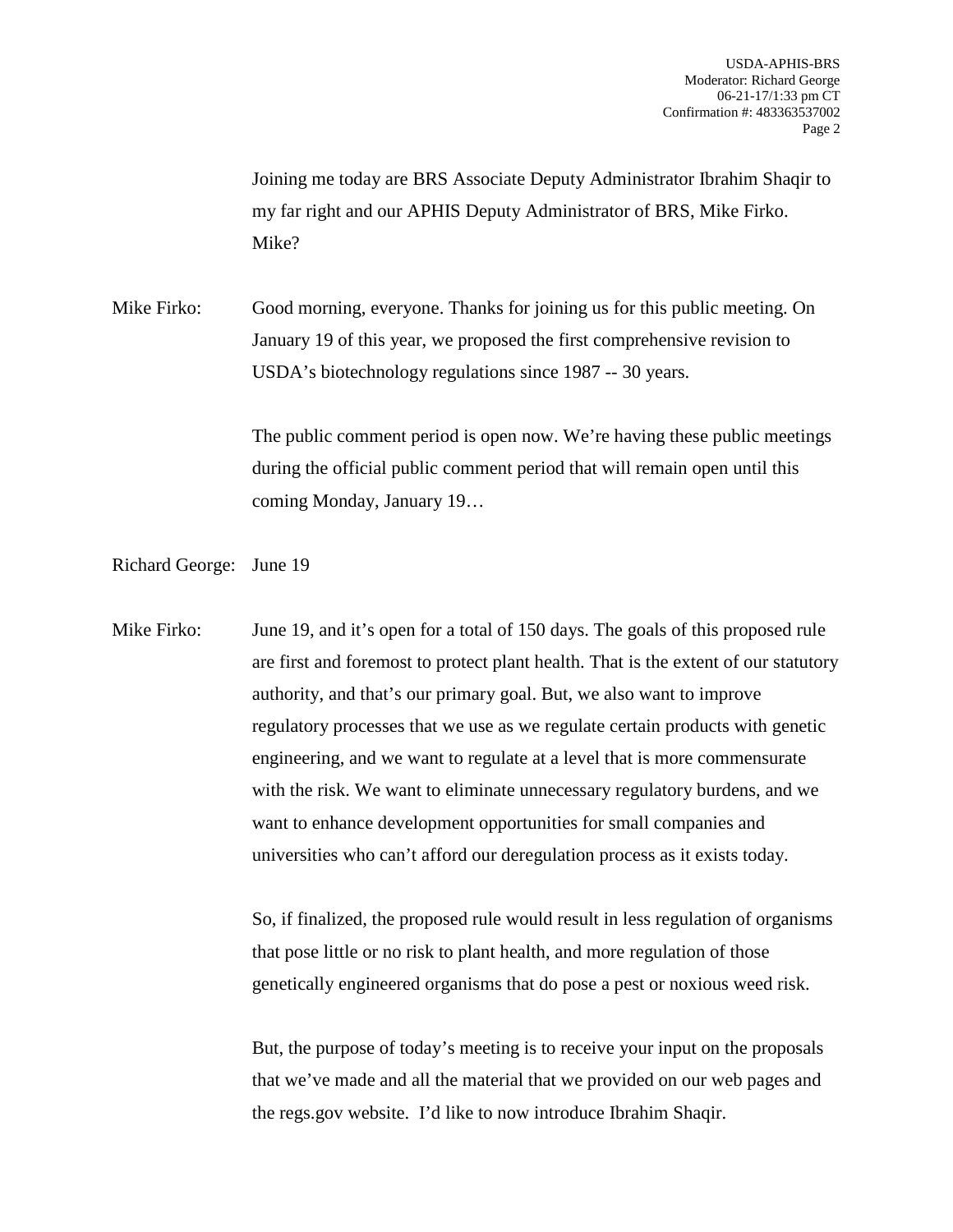Ibrahim Shaqir: Thank you, Dr. Firko. So, let me share with you the mechanism by which you can submit and share with – share with us your comments. So, there's a wealth of information about our proposal on our website as shown here, and the easiest way to find us is to use a search engine of some sort such as Google, and search for biotechnology regulatory services.

> Click on the entry for us to get to our home page, and then in the left navigation shown here -- somewhere over there -- you will see a link called, "Engagement on APHIS Biotechnology Regulations." Click on it and you will go to a page explaining what we are doing with a list of documents including the Federal Register Notice with the Proposed Rule itself, questions and answers about the Proposed Rule, the Regulatory Impact Statement that looks at economic impacts of the Proposal, a draft Environmental Impact Statement and other helpful information.

> So, you can comment here today on these documents, or you can comment anytime through June 19 as Dr. Firko mentioned at regulations.gov. You can get there by clicking on the link at our website, or simply go to regulations.gov, and enter the docket ID number, APHIS-2015 -- 2015 -- dash 0057. If you comment in today's meeting, we will fully capture that comment as part of the record. You don't also need to go to regulations.gov to get your comments into the record. Though, of course, you are free to do so if you choose.

Mike Firko: So, in terms of next steps, we are at the end of our five-month comment period and this coming Monday, June 19, we have one more public meeting. We'll be holding that this Friday in Riverdale, Maryland, at APHIS headquarters in Riverdale, Maryland. Just like today's meeting, that will be broadcast by webinar.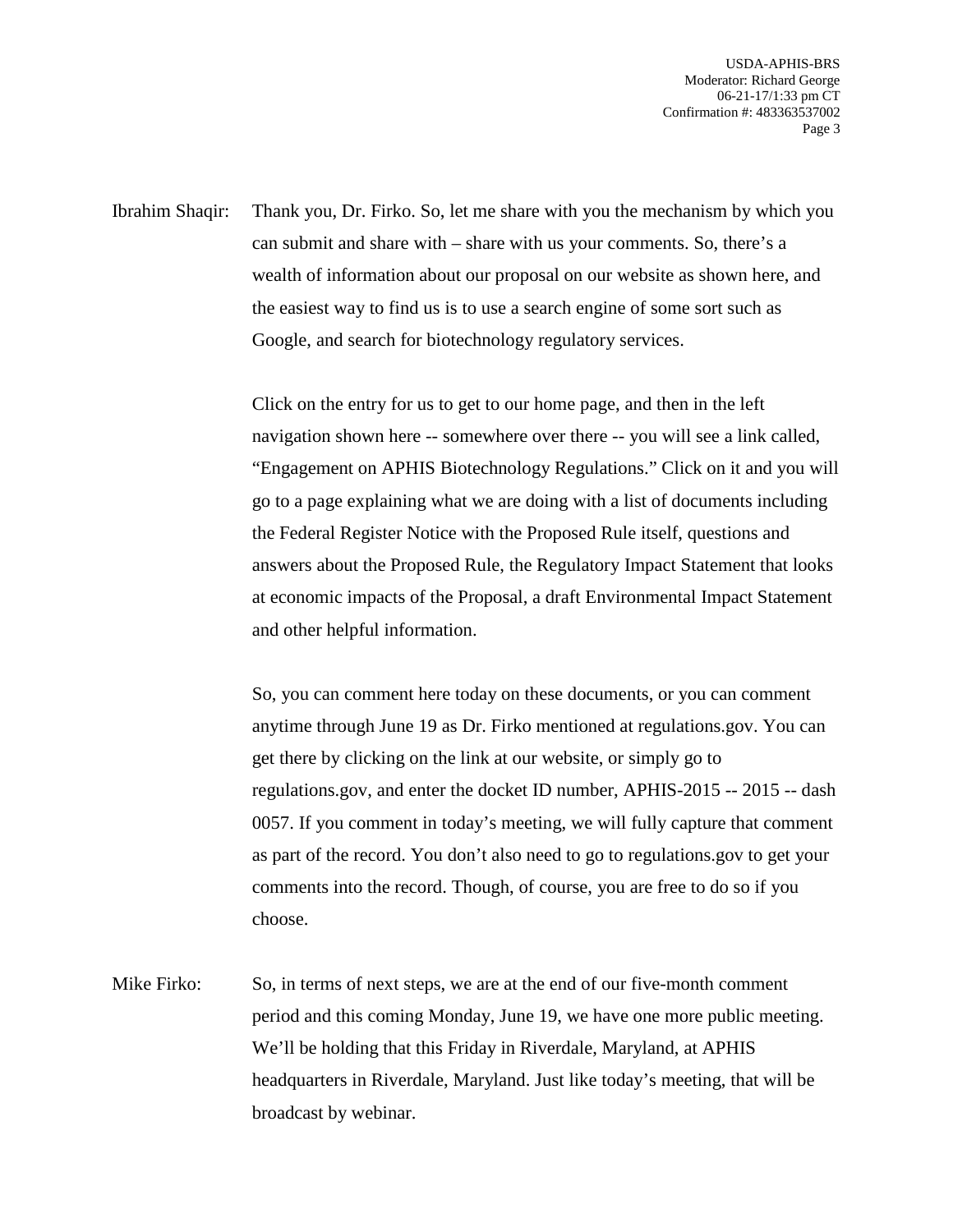We will also be accepting comments at that public meeting this Friday and accepting public comments until midnight, June 19, next Monday.

At the end of the comment period, we will spend as much time as is needed to review all of the comments that we've received, whether they be written comments submitted through regs.gov, or verbal comments that we've received in these three meetings, and after we've had a chance to review all those and consider how we might respond to all the issues that are raised, we'll make decisions about whether and how to proceed to the next step and potentially a final rule, codifying new regulations for genetically engineered organisms. Dick?

Richard George: We're here today solely to listen and receive your comments, not to answer questions or debate the merits or demerits of the proposed revisions. If you have questions, make them part of your comment and we will address them in our response to comments that will be published later in this process.

> This meeting is being recorded, and that recording -- along with the transcription of it -- will be posted to our website.

Today, we will hear first from those who are in attendance in the room and have pre-registered to speak. Then, we'll open the mike to others in the room who will like to speak that have not pre-registered, then we'll open the phone lines for comments from those of you who are attending via the web. We'll initially limit you to five minutes each, but we are here for three hours and if we have time left over, we will invite those who have already spoken to elaborate on their comments if they'd like as time allows.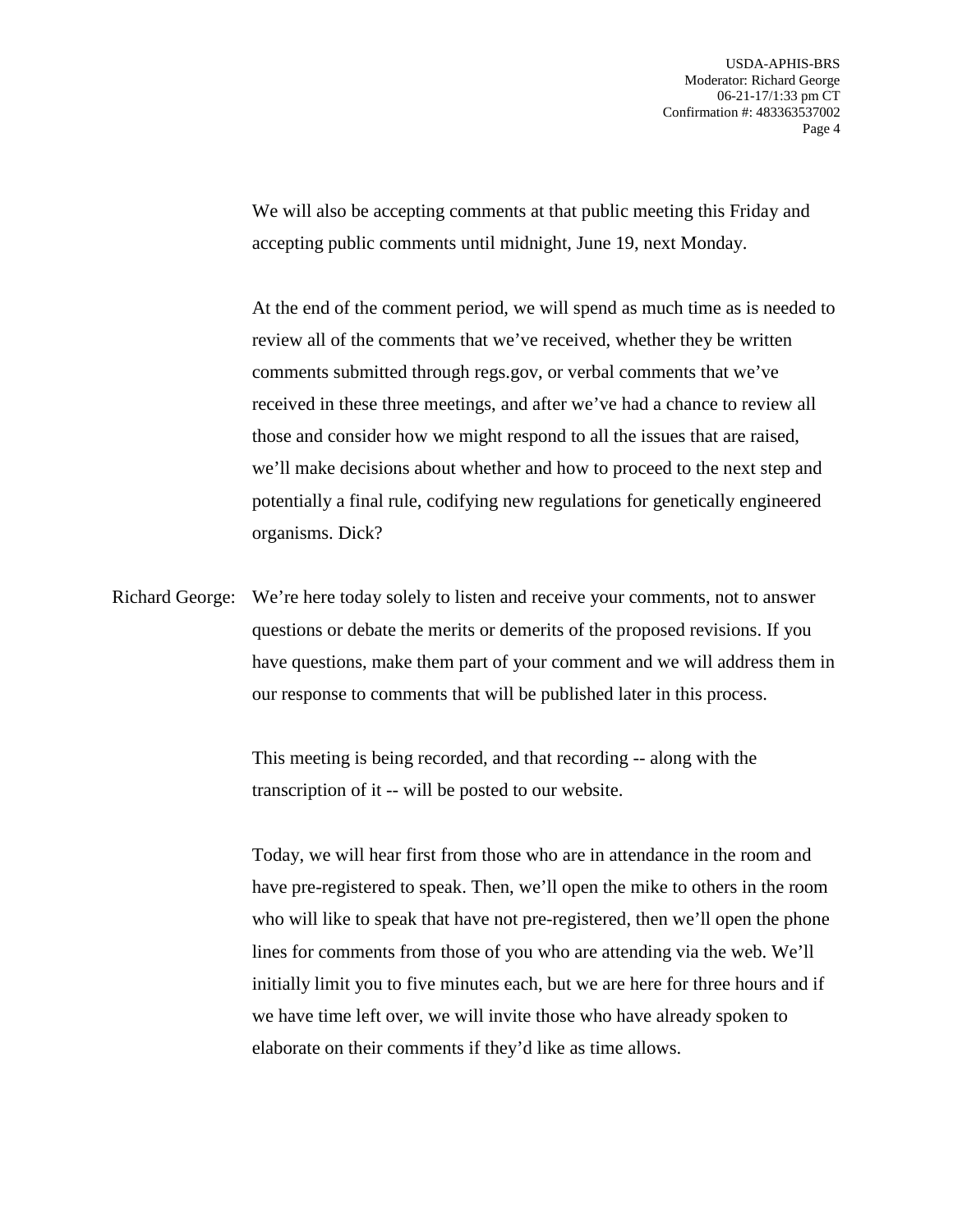With that, we'll begin to take comments. We would ask that as you begin, please state your name, and then spell your name, so our transcriber has a fair chance of spelling it right.

So, we will start. I will ask if (Belinda Martineau) is in the room. (Belinda Martineau) has pre-registered to make a comment. She's not here. Okay. In that case, we'll go to (Peggy Lemaux). Is she in the room? Peggy Lemaux?

(Peggy Lemaux): Yes, I didn't submit any comments.

Richard George: Pardon me?

(Peggy Lemaux): I didn't submit any comments.

Richard George: Okay.

Richard George: Oh, okay. So, you didn't intend to make a comment? Okay. Fair enough. John Schoenecker?

Richard George: John, if you'd just come to this mike, we'd be happy to hear your comment.

John Schoenecker: Thank you. Thank you. Good morning. My name is John Schoenecker, and that's spelled s-c-h-o-e-n-e-c-k-e-r. I work through H.M. Clause, a company that specializes in breeding marketing in vegetable seed. We're here in Davis, California. I'm here today as past Chairman of the American Seed Trade Association, ASTA.

Thank you for allowing me to make these comments.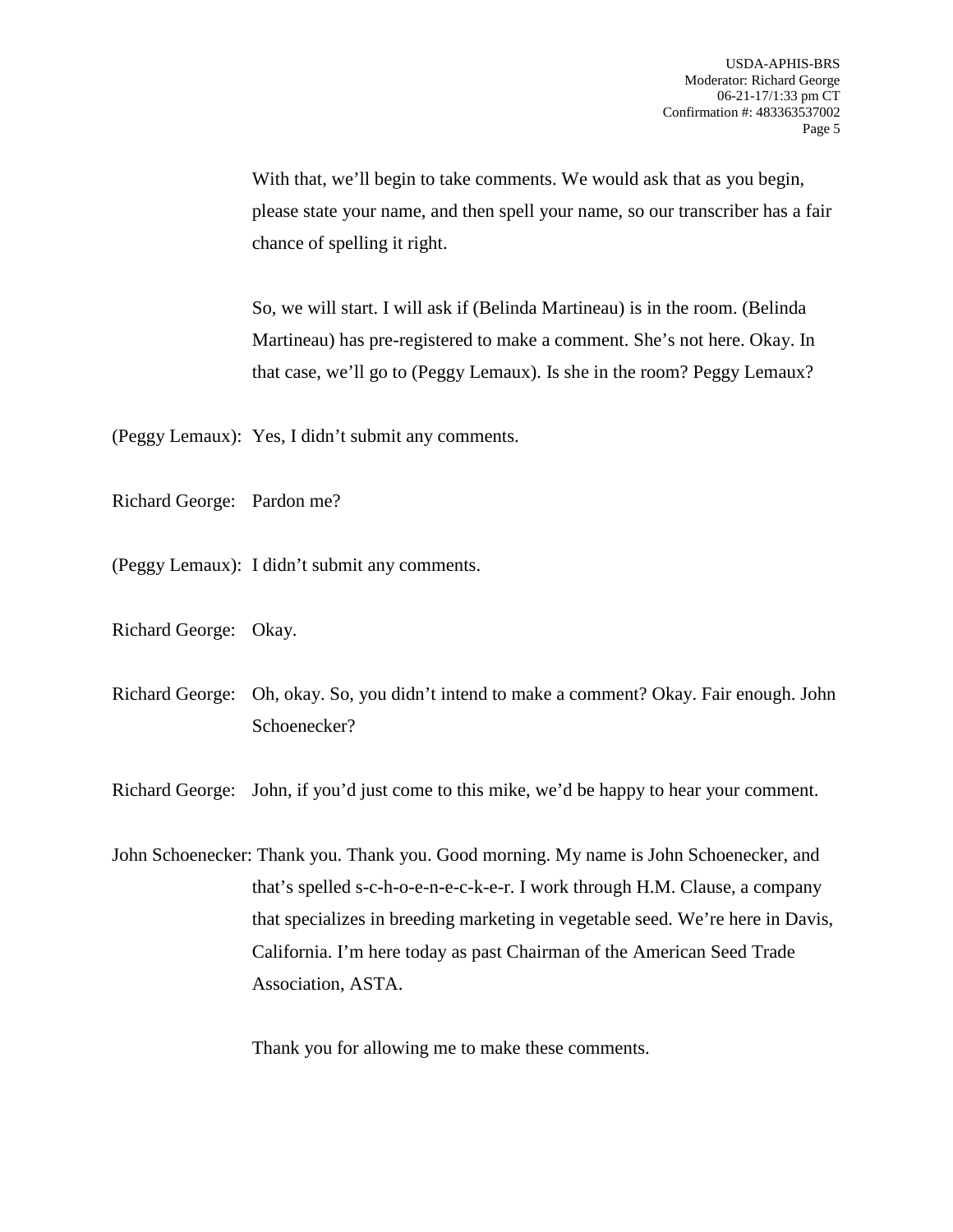The U.S. has a long history of fostering innovation and a strong tradition of science-based safety regulation. It is no coincidence that U.S. agriculture has a rich history of innovation by applying science to the practice of farming.

In order to ensure that agricultural production meets the everyday challenges of providing food in a sustainable way, continued innovation must be fostered. Innovative seed varieties are basic input for improved agriculture.

Today, there's a suite of new tools that plant breeders can use to enhance their craft. These advances provide wider access for all crops to improve plant characteristics, useful in solving food production challenges. ASTA, the American Seed Trade Association, is supportive of USDA's efforts to modernize these regulations, use the best available science and utilize the thirty years of experience USDA has in reviewing the safety of these products.

In particular, we applaud the science and risk-based approach USDA has taken for products of plant breeding innovation, and strongly support the conclusion that many applications of the newer breeding methods result in products essentially the same as those produced through more traditional methods.

We believe that deficiencies exist in the proposal. We believe these shortcomings are significant, and that substantial changes need to be made.

As examples, the proposal shifts the regulatory burden from commercialization stages to the research and development stage; increases the complexity, resources and time researchers and developers invest by requiring lengthy risk assessments before learning regulatory status of new products.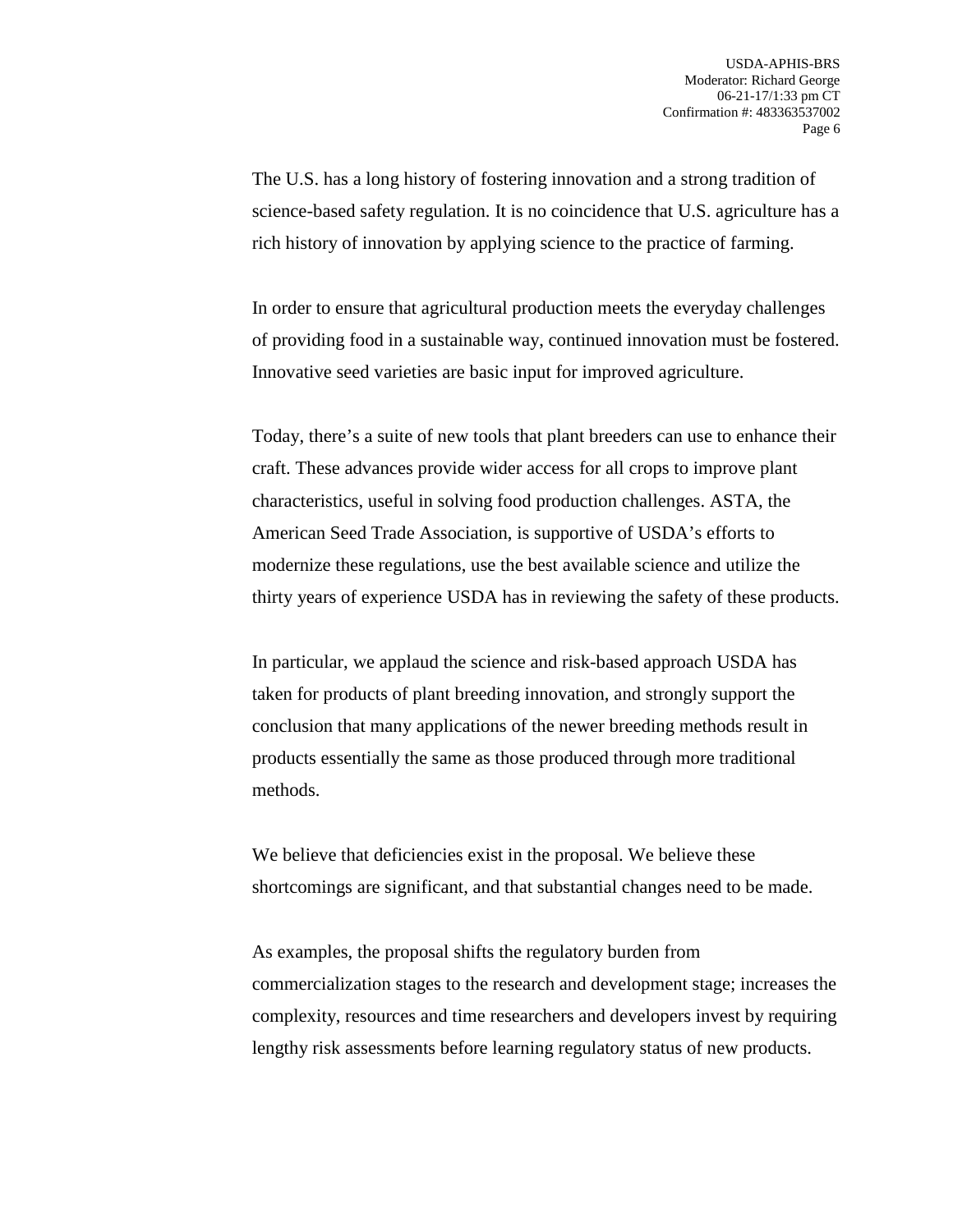The proposal creates an ambiguous double standard about what the agency considers to be noxious weeds.

At the same time, public and private plant scientists and breeders urgently need certainty regarding the regulatory status of new varieties of plants developed using innovations such as gene editing. We believe USDA should play a role in the development of a clear and positive U.S. Government statement on the importance of innovation in agriculture, particularly in the innovation of plant breeding. The U.S. Government should take a leadership position and actively engage with other governments, particularly among our trading partners, with the goal of working towards consistent science-based policies.

We ask you to please reference the ASTA written comments for more background and details on the ASTA recommendations.

Thank you for your time.

Richard George: Thank you, John. Our next commenter is Kent Bradford. Kent?

Kent Bradford: My name is Kent J. Bradford, k-e-n-t-j-b-r-a-d-f-o-r-d. I'm a professor of plant science here at UC Davis, and Director of the Seed Biotechnology Center.

> I'll go right to my comments I want to say that I fully support the proposal in the document to no longer determine regulated status solely based on whether some sequences from plant pests such agrobacterium have been used.

This has been a rather spurious application of regulatory authority all along, and I'm glad to see that that will be removed. I also support the proposal that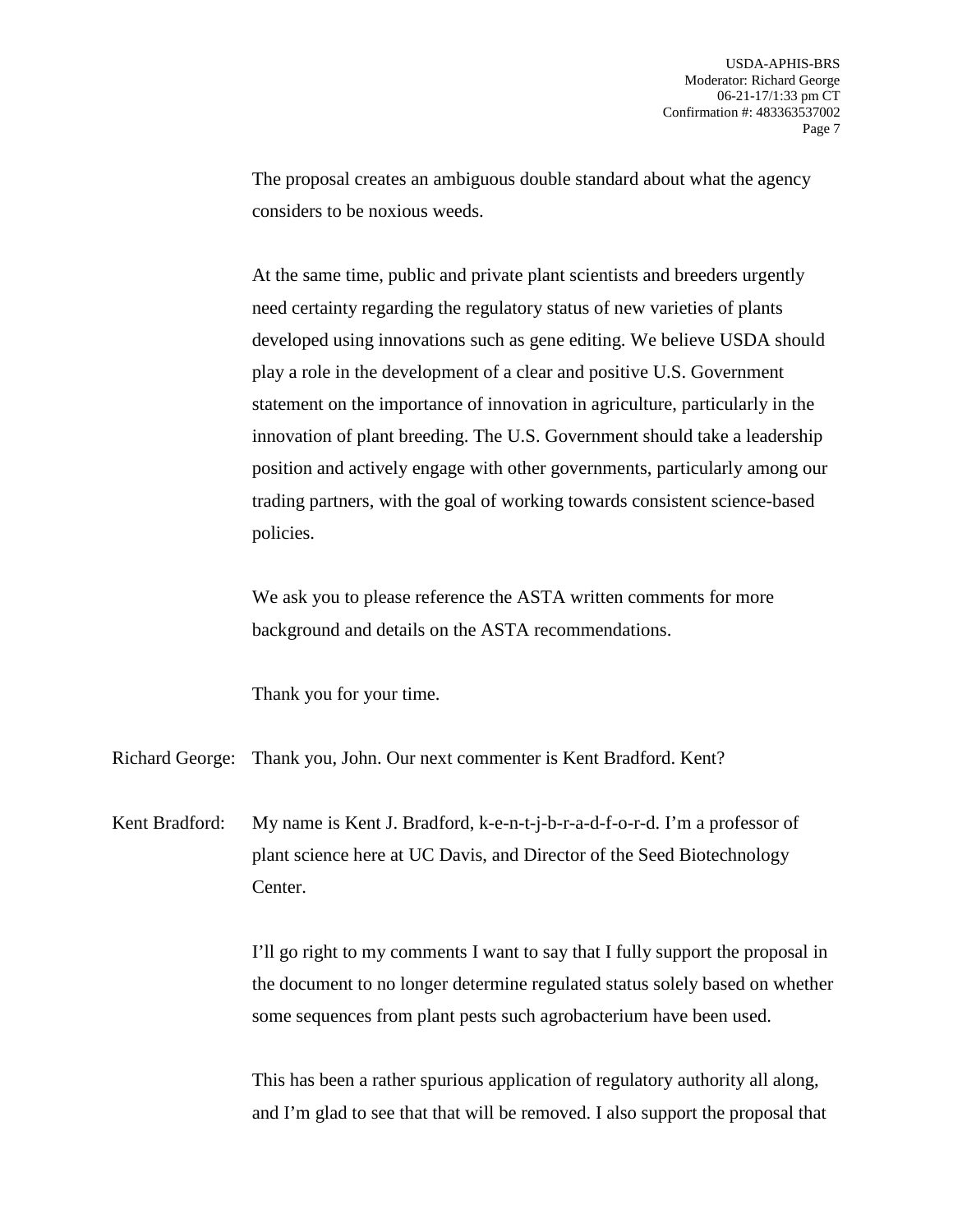genomic changes that could be achieved by other traditional methods of breeding and genetic improvement will not be defined as genetically engineered organisms and will not be regulated. This is completely reasonable and is scientifically supported, and will save enormous amount of time and effort in bringing improved crop varieties to the market.

In general, in reading the document, it's good to see that APHIS reasserts the principle that was in the initial document establishing regulations of GE products, for which frankly has never been implemented to date. Which that it is the product and its phenotype that should determine risk and not the method by which the genome was altered. It's appropriate to see APHIS again state that GE organisms and I quote, "pose no great plant pest or noxious weeds risks than their counterparts developed through traditional breeding techniques for chemical and radiation based mutagenesis. I'm glad to see that that's reasserted.

I'll use the rest of my comments to suggest some, what I see for things that could be done, so while I'm glad to see these changes, I believe they could be made even less restrictive without increasing risk.

To give just as an example, we have been involved in a project to transfer a single disease resistant gene from pepper to tomato that had the desired phenotype that could be beneficial for growers, and for the environment by reducing pesticide use, and in this case, crop containing bactericides. It could be possible to create this allele directly in tomato using gene editing but since peppers and tomato are not sexually compatible, this would be considered a genetically modified organism, and incur the regulatory hurdles and product labeling that this would require so that's why I applaud that APHIS has come as far as it has in recognizing product vs process you should not draw a strict line on sexual compatibility but should examine the product and ask if it truly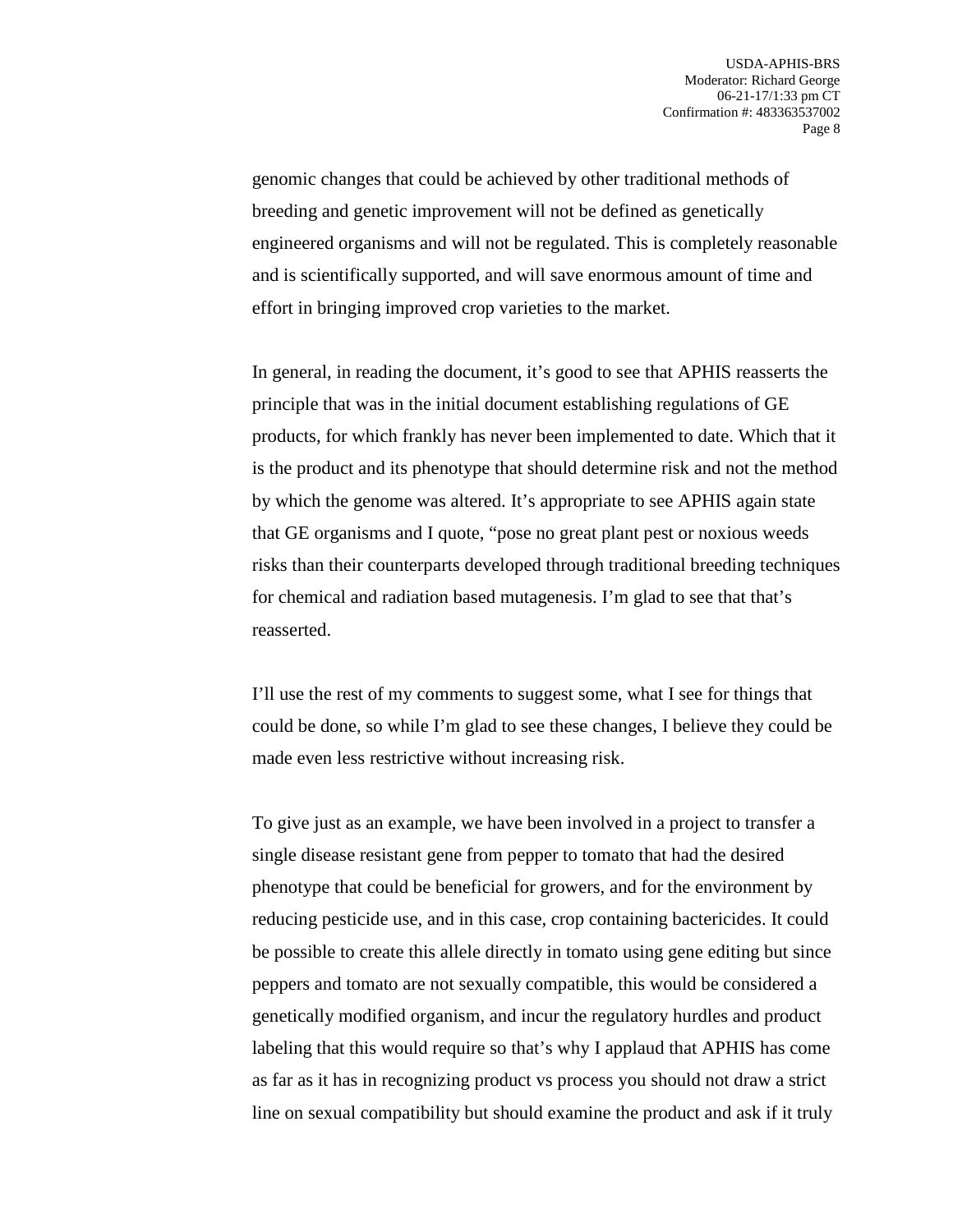poses a risk. In the example I gave, the transferred gene is already in the environment being consumed in peppers and should this transfer to tomato, and really entail a significant risk particularly in relation to the production and environmental benefits it could provide.

This is just one example that of over 250 that we documented as far back as 2010 where valuable traits are being excluded from the market, particularly in specialty in crops, by the costly requirements of meeting regulatory requirements based on the source of the gene or method used to transfer it, rather than the phenotype or the final product. This continues under the proposed regulations, despite the statement in the current document and I quote, "…The Agency has discovered the expressed phenotype of the regulated organism provides the most reliable indicator of the organism's potential for deleterious effects on plants and products." I applaud that statement, and I'd like to see it fully implemented.

Thus I applaud the consumer progress estimated in the current proposals they stop short of proposing a truly rational system based on product rather than process and incorporating potential benefits as well as risks into the analysis. I hope that it doesn't require another 30 years under the new proposed system to gain enough confidence to take additional steps to truly enable plant scientists to tackle the monumental challenge of feeding the global population while reducing agriculture's environmental impacts. Thank you.

Richard George: Thank you, Kent. Is there anyone else in the room who would care to submit a public comment at this time? We invite all comments – commenters.

I see a hand. Leon?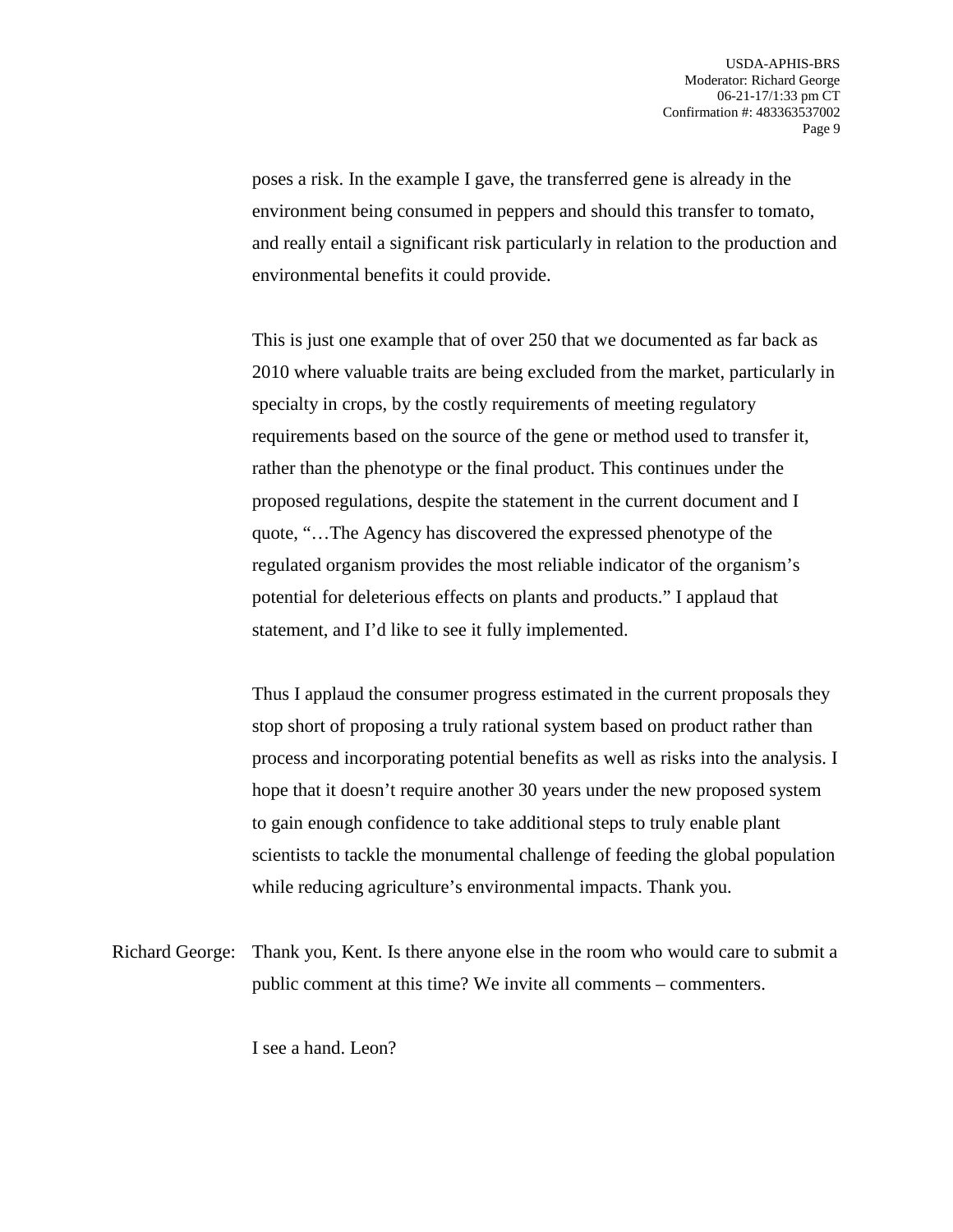(Leon Corzine): I'm registered now.

Richard George: You're registered now. This still works.

Leon Corzine: Good morning. I am (Leon Corzine), Leon is l-e-o-n. Corzine is c-o-r-z-i-n-e. I'm a family farmer from central Illinois. I farm with my wife (Suzie) and my son (Craig). We grow corn, soybeans, and have a few Angus cows. I'm also past-president of the National Farmer's Association, and I have been a member of the Advisory Committee on Biotechnology and the 21<sup>st</sup> Century for USDA, which AC 21 is their acronym, which has allowed me to interact with some folks in the room. So, it's extremely important that you hear from farmers and direct farmer input. We're the ones using the technology and with your help, understand the benefits.

> Technologies today and those of the future help (Craig), (Suzie) and me carry out a promise we made my dad and my dad made my granddad, and that is to leave the farm in a better way than we found it. And that's extremely important, and that's what really drives us.

> We also pay the price for untimely and unnecessary delays. The cost to farmers is not only not getting us a new tool for production which will make us more efficient, but also there's the additional regulatory cost passed on to whoever the farmer may be. Ultimately, it's passed on to us, the farmers, and it's important to remember that part. I want to say I truly appreciate being well received at the annual stakeholders meeting when I attended. Farmers are the biggest stakeholders, and I wanted APHIS folks, from administrators to lab technicians, to know how important your work is to us on the farm and how it affects us. You know, at the time, we had a number of backlogs and you've made very good progress, I must say and we really appreciate that.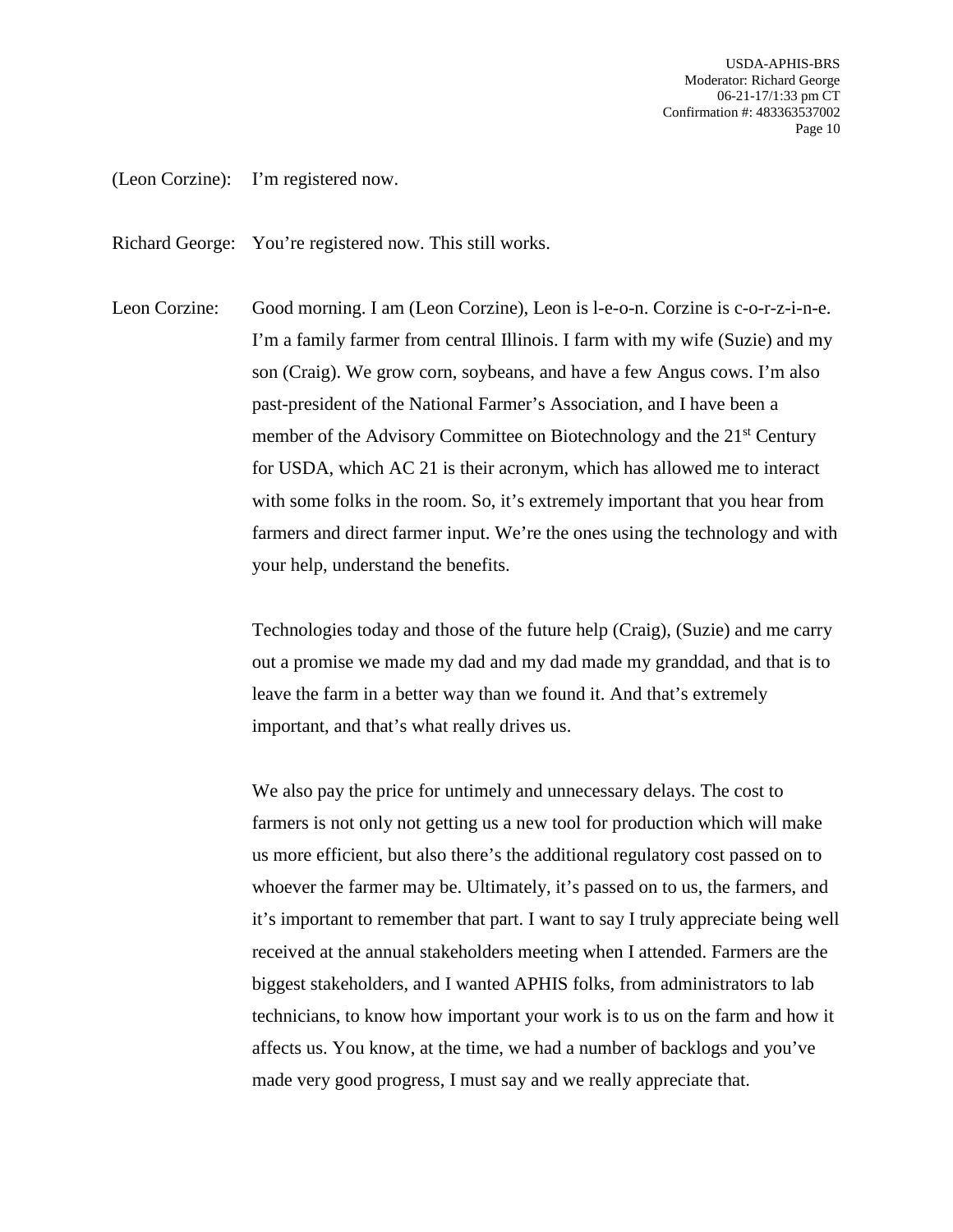That being said, I agree with the importance to review and update our regulatory process, part 340, in particular. The US regulatory system is the gold standard for the world, and we want to keep it that way. So option two, the preferred option, it's is a good effort, but in my eyes and ours as an organization as an option, it needs some work. For example, the upfront risk assessment evaluation, I understand and agree. That can be very good and important, but the problem is that this evaluation is going to need to be robust enough to provide a sound basis for not regulating further, and therein lies the problem, because I fear in the end it could just add another layer and cause delays in the process instead of doing what the intent was.

I foresee serious problems with noxious weed authority being rolled into part 340. I believe a better solution is to leave it in 360, because it could create duplication and confusion and they really are two separate items. And, I think it's a good idea to use a product-based, rather than a process-based approach. I think that's good, and I like the direction on the gene editing definition, but there's a concern with using the one base pair as a modification, and that being too tight a threshold.

We all need more clarity on how changes will be implemented and I'm sure you will do that and that we maintain the sound science based approach worked so well for us.

In conclusion, I'm proud of the progress on our farm and all across US agriculture made possible by the research investment and technologies available. You've been a part of it.

The USDA APHIS needs to remain the lead agency because you understand and if I will, I would like to read from your document, it was hard to get through 566 pages, but I pretty much did, and this is part 3.4-8, that's on page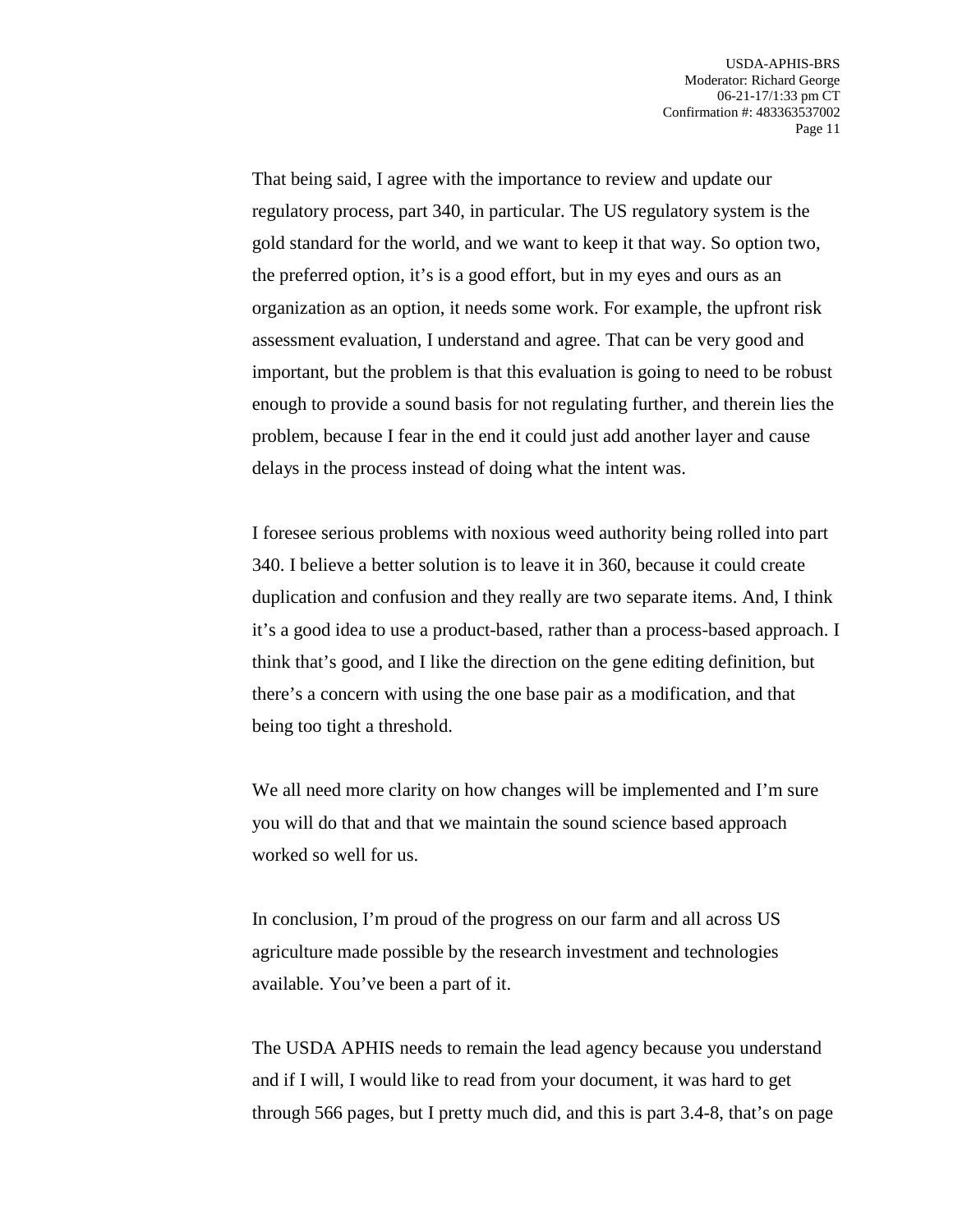180 in the document. In commercial crop production in the both the United States and abroad, sustaining maximal crop yields is a primary concern in efficiently meeting demands for food, fiber and fuel, particularly in the context of increasing population, limited land, persistence of pests, disease and weeds, and an increasingly constrained resource base. To the extent agricultural biotechnologies facilitate achieving maximal crop yields with minimal inputs and reduce environmental impacts, they provide valuable options for commercial crop producers, and to me, that really shows that I know you understand and another reason you need to remain the lead agency in this regulatory scheme. We continue to lower the environmental footprint while we produce more with less.

We're protecting and we work to protect our most valuable resource, our soil, while utilizing it to meet the demands of society, and we continue to move the bar on sustainability, we continue to work that process, and the new technologies help us to do that. It takes team work, and I feel like that we're all on the team together to continue the progress. So, I want to thank you, again for the opportunity to speak, and look forward to talking with you in the future.

- Richard George: Thank you Leon. Is there another comment? Do I see another hand in the room, come up, please.
- Brandon Hunnicutt: Good morning. My name is Brandon Hunnicutt and I am a farmer from south central Nebraska where I farm with my dad and brother on a farm that is 100% irrigated where we raise corn, soybeans, popcorn but our corn is somewhat unique in that fashion because what we're raising is GE white corn, we're raising GE yellow corn, we're raising non GMO. Corn last year we're raising a transitional organic, we're raising popcorn, we have this whole wide mix plus production seed corn that goes on, on our farm so we have this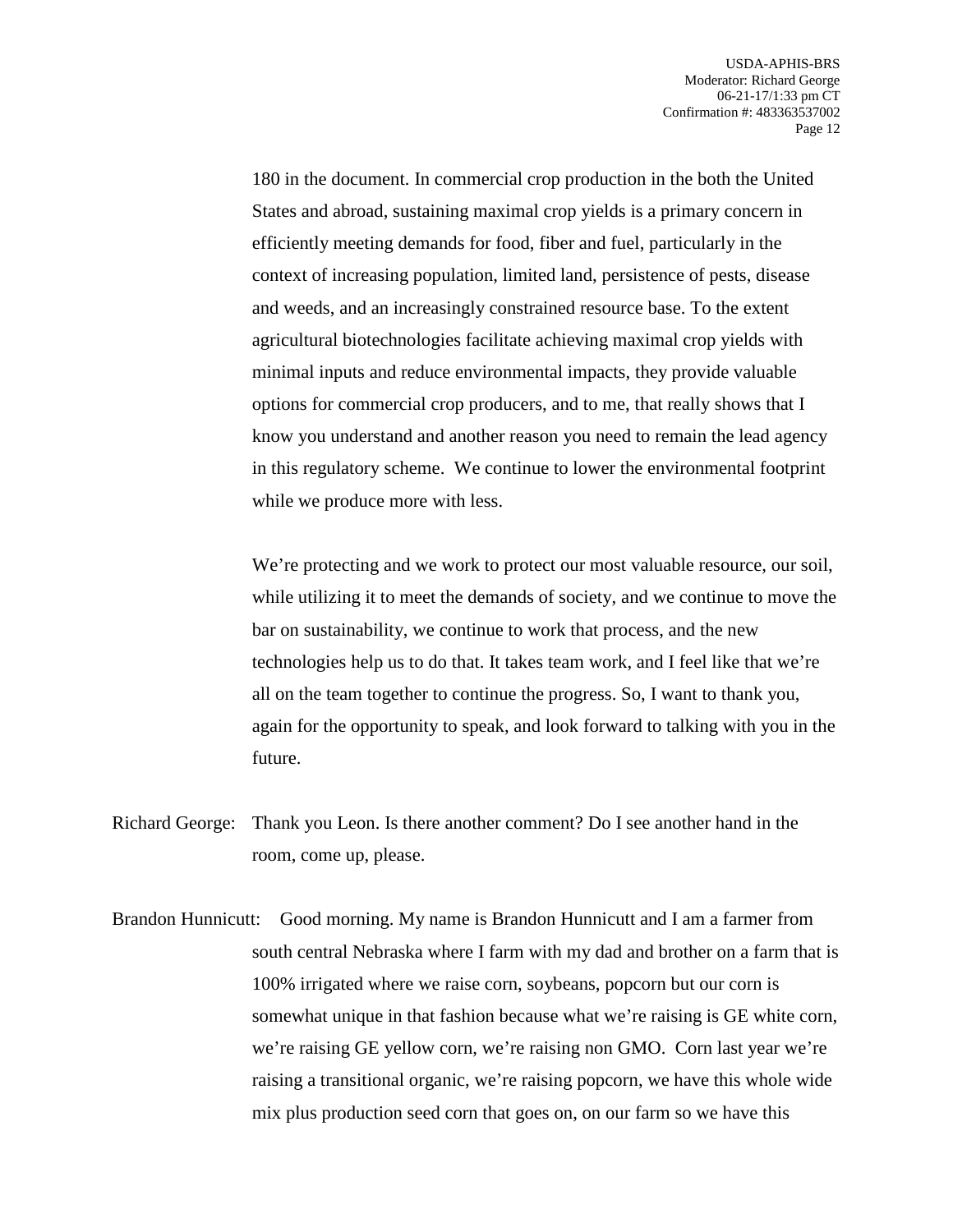unique relationship with GE products and non GE products and how they interact around us.

We also, the vast majority of our practices revolve around some sort of conservation tillage and/or some sort of cover crop on the fields as well. White there are many farmers around us are planting similar crops, we're one of the few if not the only one planting so many different types of technology in the field but at the same time in our county we have a lot of organic production, we have a lot of GE production and production seed companies, there's a lot things going on at once in the county that we have to be aware of so these types of hearings are very important to us. At the same time I also am vice chair of the freedom to operate action team for the National Corn Growers and am the team lead for the Middle East and Africa advisory team for the US grain council so there's a lot of these things that we're dealing with on a constant daily basis.

The first GE corn I observed was in the summer of 1996. I was working for a local coop and there was field of about 30 acres that was planted with GE corn. We right away discovered the benefit of having that product out in that field. So 30 acres we realized how important that tool was. Three years later I had the opportunity to have first-hand observation of pharmaceutical corn as both a crop consultant for a local company and with the crops being grown miles within my home. While the promise of this GE corn ran into a major roadblock, again it showed the importance of GE crops to the future of American agriculture.

As GE crops started to gain more and more acceptance there were a number of benefits that happened because of these products. The first was farmers were able to start to move about from pesticides that were non selective. Again, being a crop consultant, we'd walk out into the field, the field would be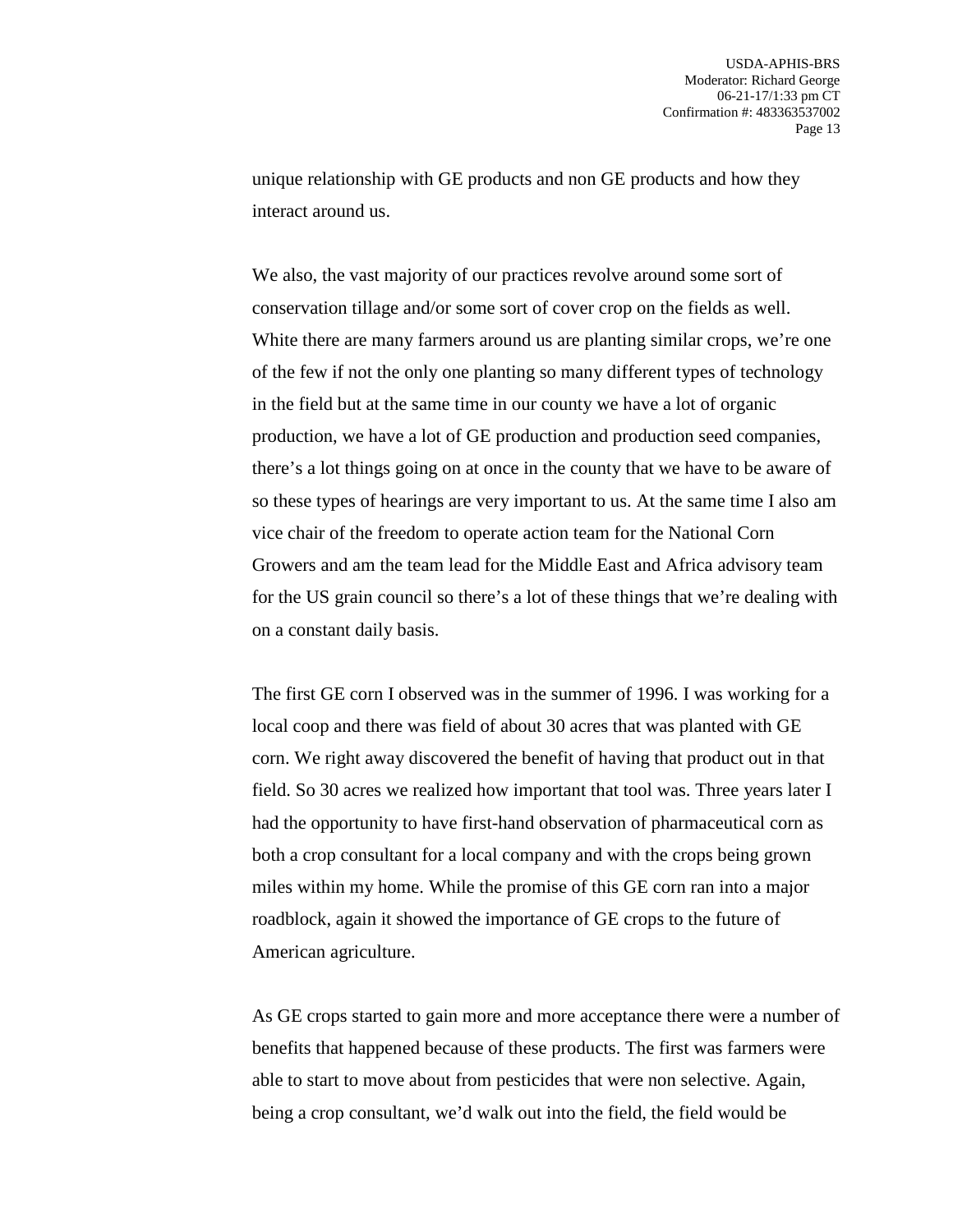sprayed to control pests, everything was dead, there was no movement in the field. It took away the beneficial insects, it took away the harmful insects. It was really an eerie feeling. So we began to realize these products allowed for targeted pest removal in the field. To those of us that are farmers, we want the beneficial insects out in the field to help with other issues that are out there.

The second is that we didn't have to handle those crop protection products that could have a greater risk of adverse health effects. We really strive for that on the farms to make sure that we can pass on to the next generation a healthy farm, not just soil but also promote from a personal standpoint that our kids are safe and grandkids are safe and these products have helped produced some of those adverse health effects. It didn't mean we had to have a specified reentry interval like we did when applying crop protection products.

The third is that it allowed for farmers to be able to adopt more conservation tillage even though it is referenced that there isn't a clear cause and effect relationship. We've seen that benefit that I can go out there because of these crops reduced tillage so I don't have to remove weeds out in the field by mechanical tillage. I can plant the cover crops. I can do those things to help soil health, and soil longevity. And while we have seen herbicide resistant weeds develop, I also believe that GE crops allow farmers to move to more cover crops instead of tillage to deal with these problem weeds. And this has strong benefits to soil conservation and environmental sustainability.

Finally, it has led to a decrease in certain insect populations in our area like European corn borer, which has a benefit to those of us who are raising popcorn, which is nonGMO and the organic producers around that they do not have to try to find a product to get rid of those insects. Can I put numbers on that? No, but we've seen that happen. We've seen less feeding, less insect damage in the last 10-15 years.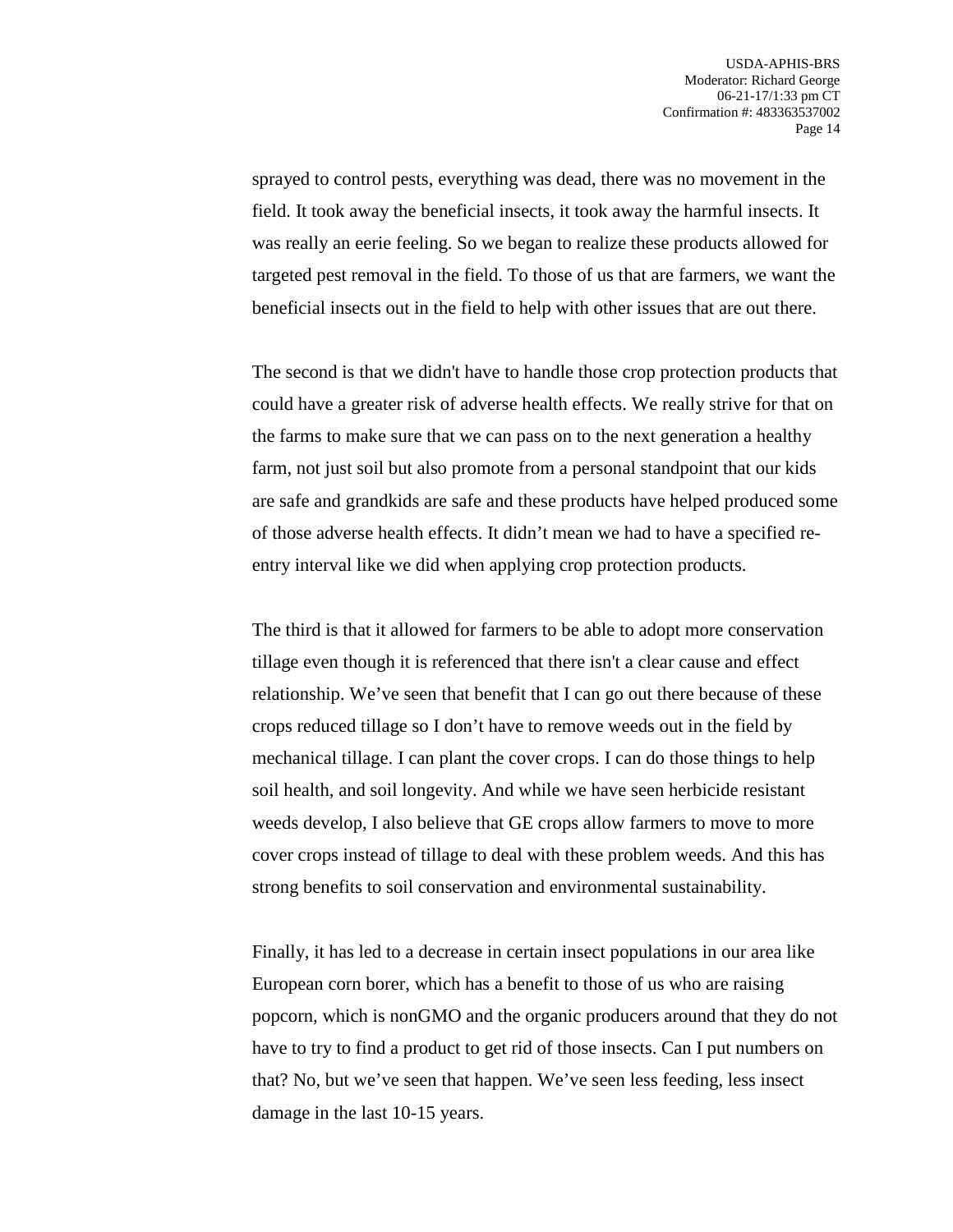Even with these benefits I realize and it was mentioned in section 3.10.2.4 on the issue of coexistence. We are well aware of this in our county. We are well aware of this on our field as I mentioned because we're raising so many different styles of crops. We have to be able to work with non-GE partners, we have to be able to work with organic producers. We have to be able to work with our seed producers and this is an issue. It's something we're passionate working about in Nebraska. In Nebraska and in our freedom to operate action we realize its importance.

Farmers do not like regulations, but we realize there are times we need regulations to make sure everything runs as smoothly and properly as possible. We also know we need a process that we can rely on and that we know will be timely in the manner that farmers can access the needed technology. As a farmer I look at what I planted last year, what I am going to plant this year and what I want to plant in the years upcoming, I need to know that the technology will be available that I can properly rotate which GE corn I am raising each year so I know I will have the technology needed down the road to make sure we are maintaining the technology needed.

I greatly appreciate all the hard work that has gone into this process now and in the past. While Alternative 2 is the best option, in our comments that are coming from the National Corn Growers Association, you'll see that we're asking the Agency would refine and re-propose this rule. Thank you for your time.

Richard George: Okay. Thank you. Thank you very much. Is there anyone else in the room who would care to comment? Okay, seeing none, we'll go to the phones. We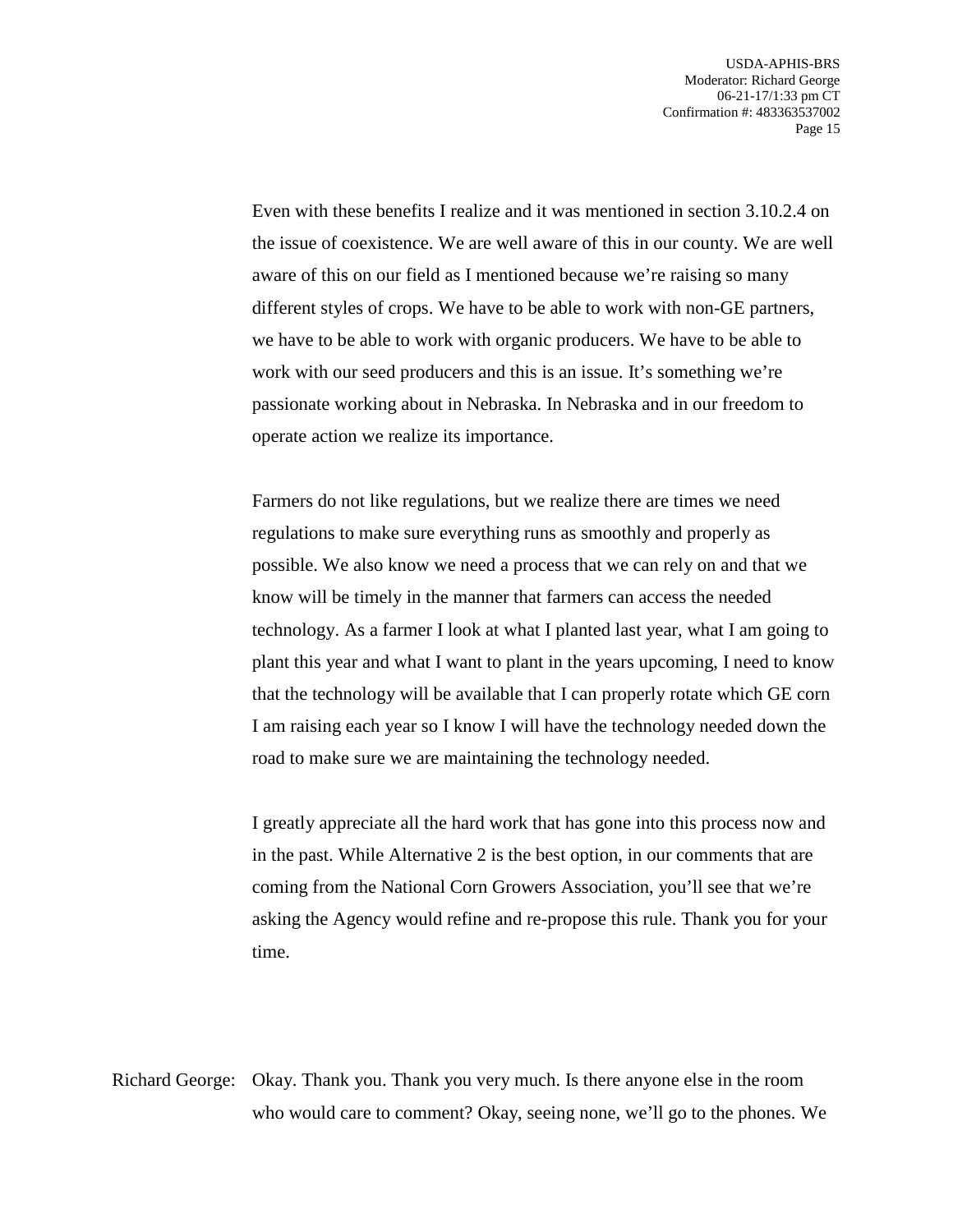had one person who signed up to make a comment, and that was (Rose) (Kachadoorian). If you're on the phone, please forgive me if I butchered the pronunciation of your name, and please press 1 and then 0 on your telephone keypad and we'll see that and we'll take your comment. (Rose) (Kachadoorian), press 1, then 0 please on your telephone keypad and we'll be happy to take your public comment at this time.

No response. So, having said that, we'll open the phone lines to anyone who would care to make a public comment at this time on our proposed revisions. You can do so by pressing 1 and then 0 on your telephone keypad. We'll be ready to take your comment.

We'll pause for a minute or two here to give people a chance to get to their keypads. One and then zero. So, no response. So, seeing no response, what we'll do is we'll go – we're going to take a pause, and what we'll do is we'll come back here in five or ten minutes or so and we'll invite people to make comments both here in the room and on the phone, so we're going to go into a pause, and we'll check back in.

In the meantime, if you're on the phone, you can hit 1, then 0 at any time, and we'll see that and we will open the phone line and we'll take a comment. So, since there are no comments at the moment, we'll take a pause and we'll be back on here in five or ten minutes. Thanks.

I'll also say, before we go, if anyone in the room has commented and would like to elaborate or make their comments a little lengthier, we can take those comments now, as well. Anybody care to say more while we have the chance? Okay, we're going to take a pause of five or ten minutes. Thanks.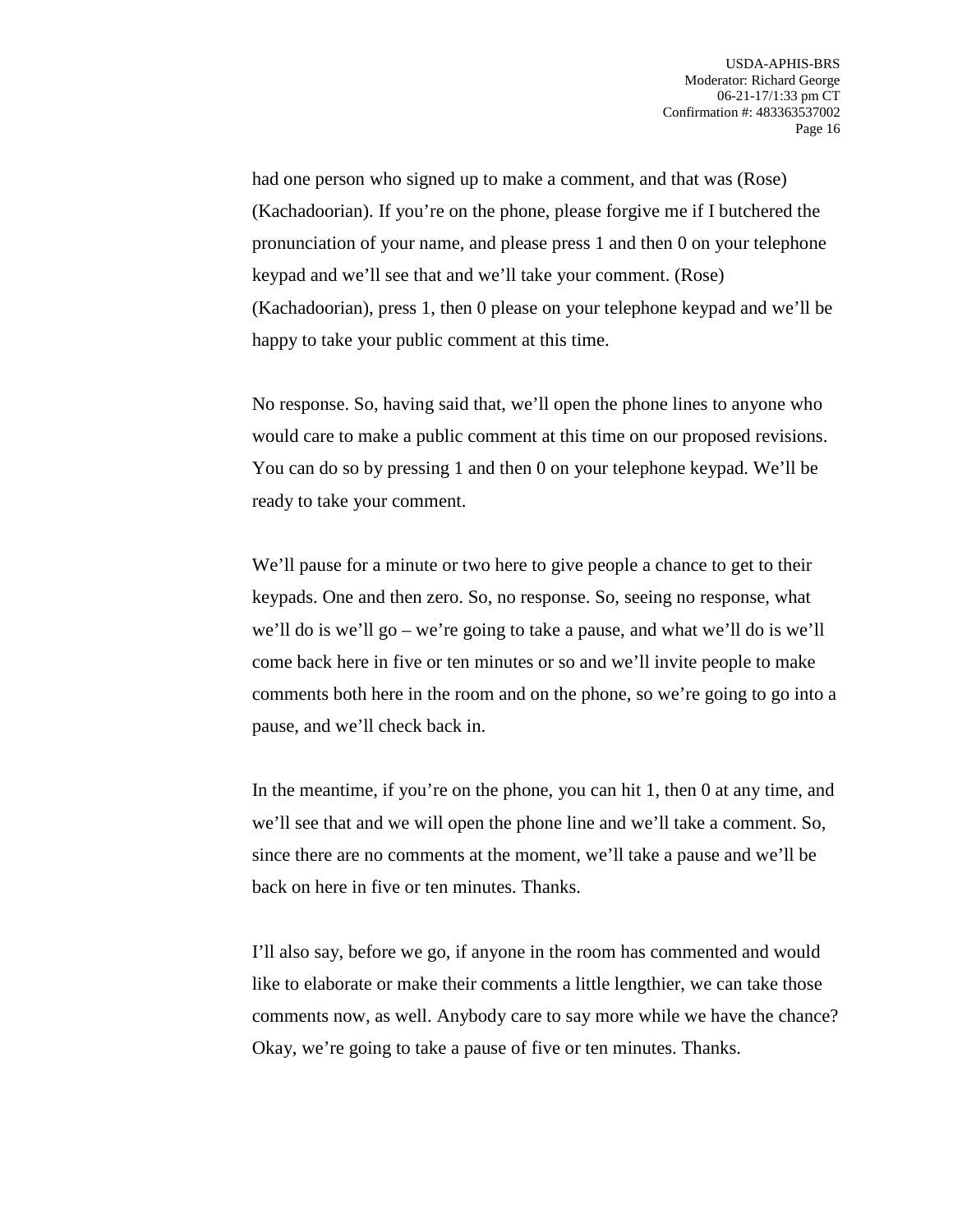Richard George: Okay, we're going to come back on for just a moment. I just want to, once again, invite anyone in the room who would care to make a comment or perhaps elaborate on a previous comment to just let us know, raise your hand or send up a flare or whatever, being done. I would ask that anybody on the phone who would like to make a comment, please press 1 and then 0 on your telephone keypad.

Richard George: I will mention while we've got the chance you can make a comment at regulations.gov through midnight on June 19, which is Monday, or you can make a comment here or you can do both. Anyone on the phone who would care to comment, press 1, then 0. All right, I see none. We'll go to another pause and like I said, we'll check back every five or ten minutes and then offer the opportunity. We're going to take a little pause. Thanks.

> Okay, we've had a person who has arrived who is in the room and who'd like to make a comment. So, I would invite her to come to the microphone and hear her comment. Her name is Shannon Douglass. Shannon, for our sake, when you start, say your name and spell your name so our transcriber gets it right in the public record.

(Shannon Douglass): Perfect.

Richard George: It's all yours.

(Shannon Douglass): My name's (Shannon Douglass). My last name is d-o-u-g-l-a-s-s. (The spelling is the only tricky thing about that) Thank you, guys so much and I'm glad to be here to talk and give some more activity to your room this morning. So, for the - by and large, it is great that this rule is being reviewed, and as a farmer, we're very appreciative about that. My biggest concern with the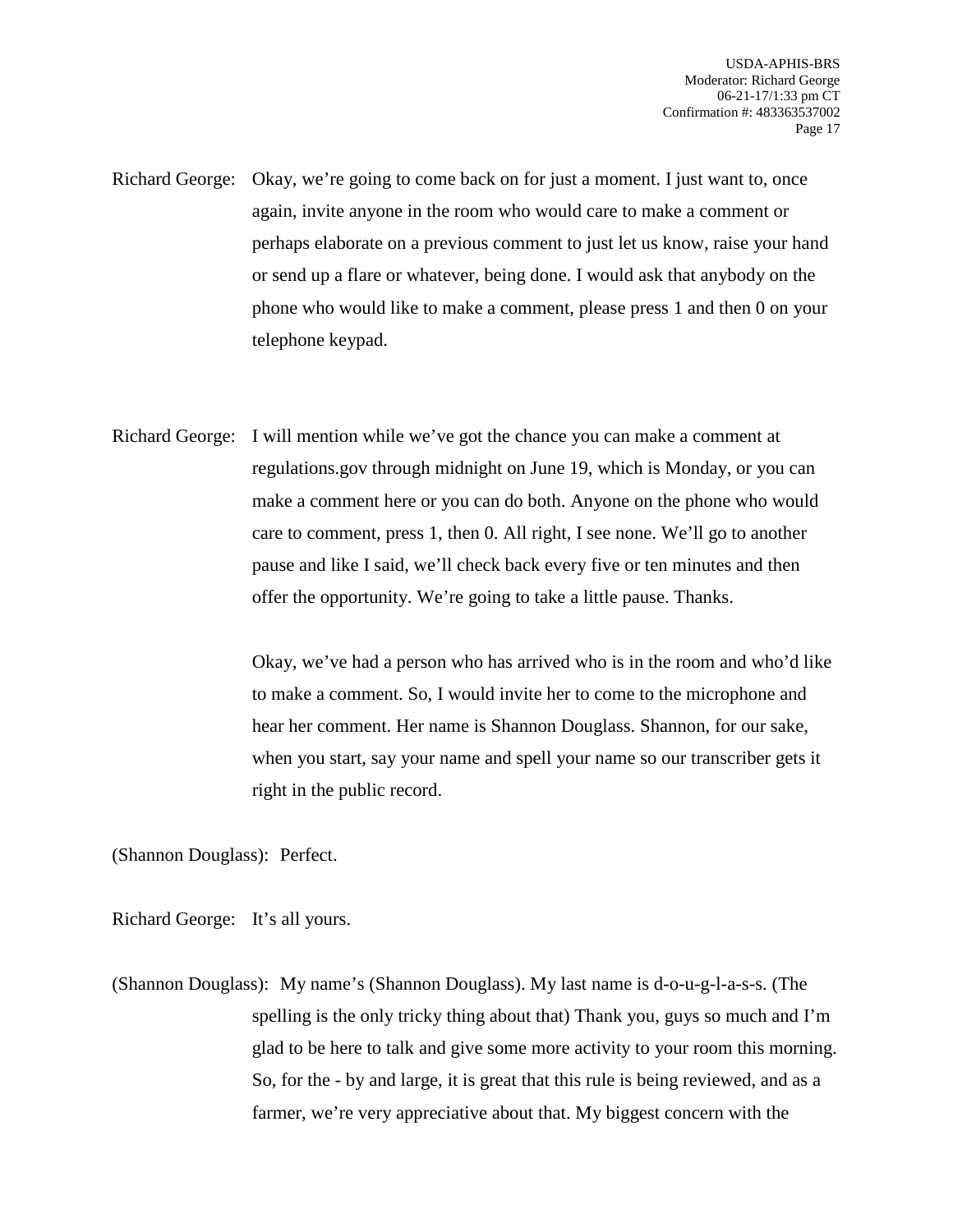proposed rule is frankly the hindrance in innovation that I'm worried might come with it. I have a lot of friends right now in the Midwest in particular and in the Dakotas who are really battling a pretty severe drought in a lot of stressed corn, in particular, and I worry that if we're going to be  $-$  if we're starting to hinder some of this innovation, we're potentially limiting tools for farmers like those impacted right now to be able to use in the future. So, of particular concern to me in there the idea that we're shifting the regulatory burden from the commercial stage to the research and development. And when you think of some of the recent innovations, even the new apple variety that was done on (kind of from) smaller shops, they didn't necessarily come from huge companies that can deal with this regulatory burden.

I worry about how those kinds of small businesses will be able to compete with the innovation there. Also, the potential for risk assessment for small scale field trials, it's worrisome as opposed from when it's from a bigger scale. Again, when they're faced with that, again I think it probably a hurdle for some of those smaller companies, and also the fact that we could end up with products trapped in kind of a regulatory limbo as far as not sure when they're approved to continue through the regulatory process, and that could extend the process of them becoming approved.

And finally, some concern on the unintended consequences for not only regulatory agencies, but also the domestic and international markets with them. So, in general, just a concern that some of the specifics in this about that shift of the regulatory burden would be a problem for innovation in the future. Thank you.

Richard George: Okay. Thank you, (Shannon).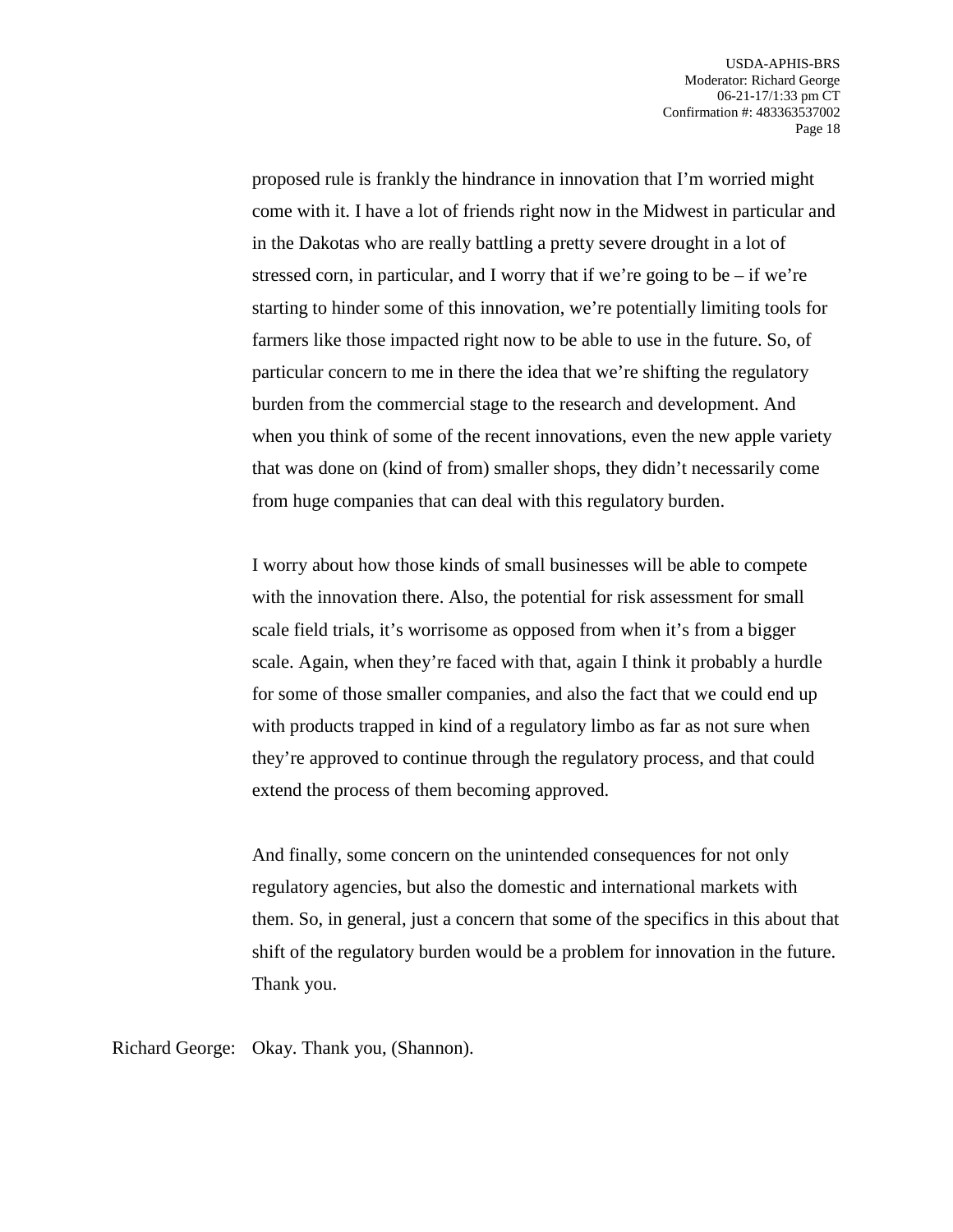At this time, I'll take anybody else in the room that would like to make a comment, or if they've already commented, elaborate on a previous comment. I see none. I would invite those on the phone who might want to make a comment to please press 1 and 0 on your telephone keypad. We will see that and we will unmute your phone and take your comment.

We'll take a pause to give people time to reach for their keypads. I see none we will take another pause. Remind you that comments can also be left at regulation.gov through midnight on Monday, June 19. Or you can make a comment now or both. Okay. I see none. We'll take another pause and we'll be checking in every five or ten minutes or so, to let you know we're still here. In the meantime, if you're on the phone during the pause hit 1 then 0, we'll see that and we will see that at that time. Having said that, we'll take another pause. Thank you.

Richard George: We're at the public comment meeting for proposed revisions to our USDA biotechnologies regulations. We're in Davis, California, and we're just coming back on the line to remind people that we're here and we're ready to take their public comments on our proposed revisions. We have no one else in the room who wants to comment at this time, so I would also ask if anyone else on the phone would like to comment, please let us know by pressing 1 and then 0 on your telephone keypad. We'll be happy to take your comment, and in the meantime, I'll mention that comments can also be made at regulations.gov.

## (Unintelligible)

Richard George: We'll pause this session.

(Unintelligible)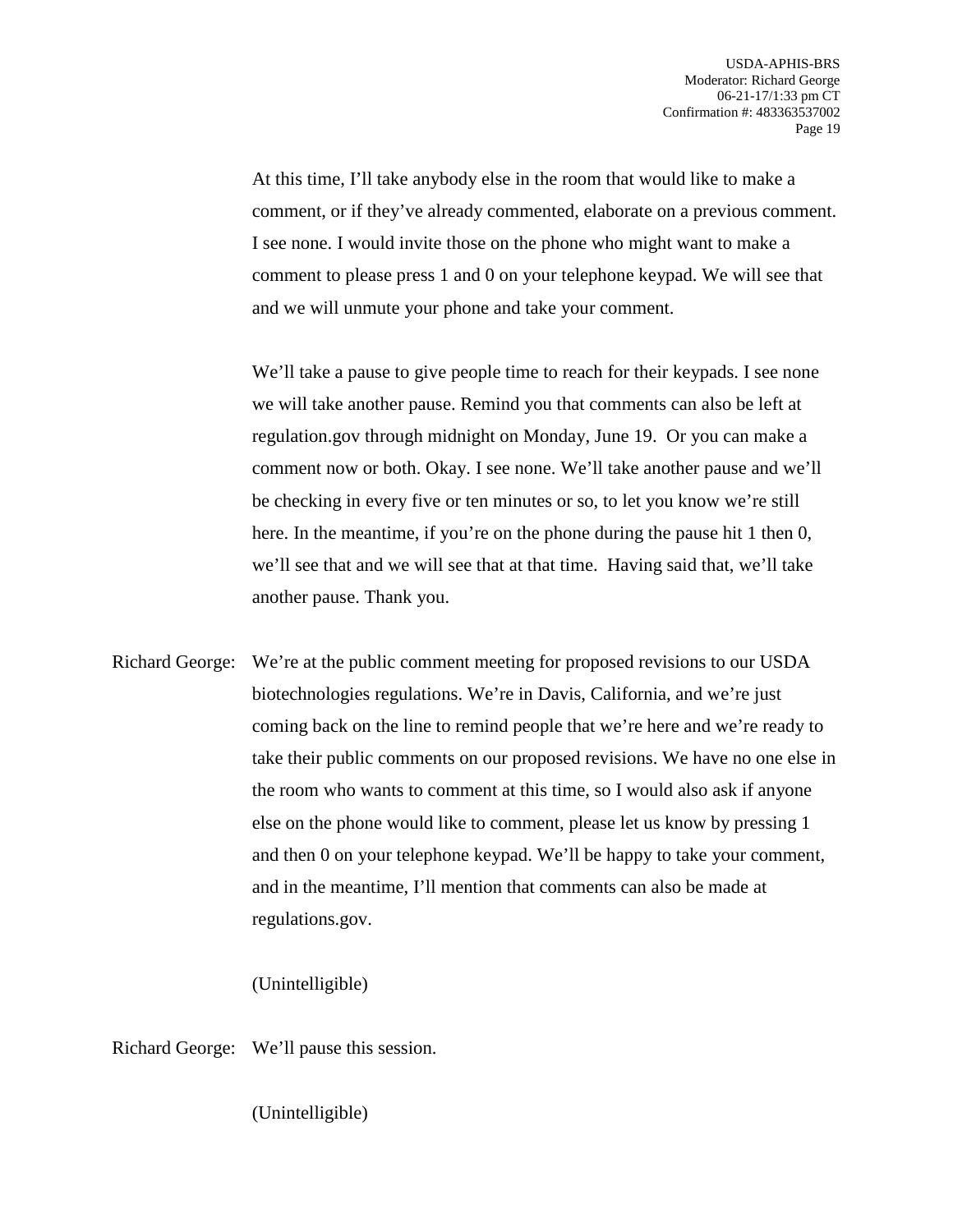- Richard George: If you go to regulations.gov and search APHIS-2015-005 in the search box, it will take you to the site where you can make a public comment or you can comment here. We'd love to hear from you if you care to. Please press 1, then 0, on your telephone keypad. Seeing none, we'll take another pause. We'll check in here every ten minutes or so. Thanks.
- Richard George: Hi, this is Dick George at our public comment meeting in Davis, California. We'd like to invite anyone on the phone who may want to make a comment, please press 1, then 0 on your telephone keypad, and we'll open your phone. And we'll see that, we'll open your phone and be glad to take your comment. So, we're going to pause for a second for folks to do that.

I remind you also that comments can be made at regulations.gov through midnight on Monday, June 19 at regulations.gov, and if you search APHIS-2015-0057, you can comment there, as well. You can comment at both places, if you choose.

Love to hear from you. Press 1, then 0, and seeing that there are no comments at the moment, we'll take another pause.

We'll be here until noon Pacific Time. We're in Davis, California, and any time you'd like to comment, just press 1, then 0, and we'll see that and we'll open up the phone and take your comment.

Seeing none at the moment, we'll take another pause. Thanks so much.

Richard George: So, this is our public comment meeting on our proposed revisions to our regulations, we'd invite anyone on the phone to comment, let us know by pressing 1, then 0, on your touchtone, or your keypad – your phone keypad –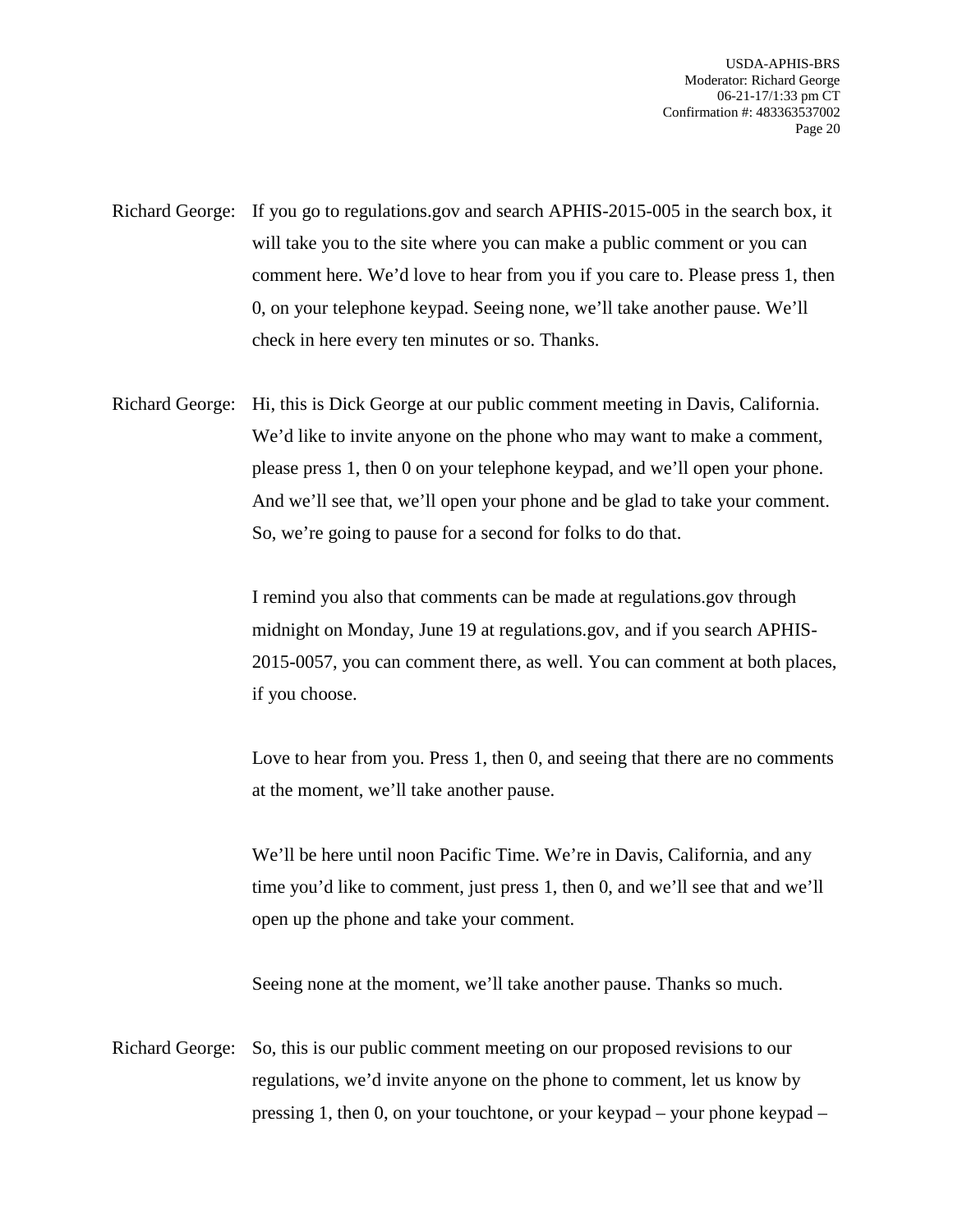and we'll open your line and gladly take your comment. We'll pause here to see if anyone takes us up on that.

## (Unintelligible)

Richard George: And seeing that there are none, we'll take another pause. We'll also remind you that comments can be left at regulations.gov through Monday the 19th, this coming Monday at midnight. You can leave a comment there or here or both. So, seeing none, we will take a pause. I'll also mention that we have another public comment meeting this Friday, June 16, in Riverdale, Maryland. That's our headquarters. It also is from 9-noon on Friday, the 16th in the Washington area would like to attend. We'd love to see you there and take your comments. Seeing as there are no takers, we will take another pause. Thanks so much.

(Unintelligible)

Richard George: Well, we are back at our public comment meeting (proposed revisions to our biotech technology regulations. Perhaps you've joined us late. Want to make a comment, we invite you to do so now by pressing 1 and then 0 on your telephone key pad. We'll open your mike and take your comment. If you're hopefully reaching for your phone keypad, we'll also mention that our comment period remains open through Monday the 19th, which is this coming Monday at midnight. You can make comments also at regulations.gov.

> So, seeing that no one has indicated their choosing to make a comment, we'll go to another pause. We'll be here until noon pacific time. We are here at the University of California at Davis. And we'll be here until noon, which is another hour. If you'd like to make a comment, let us know. Press 1, then 0.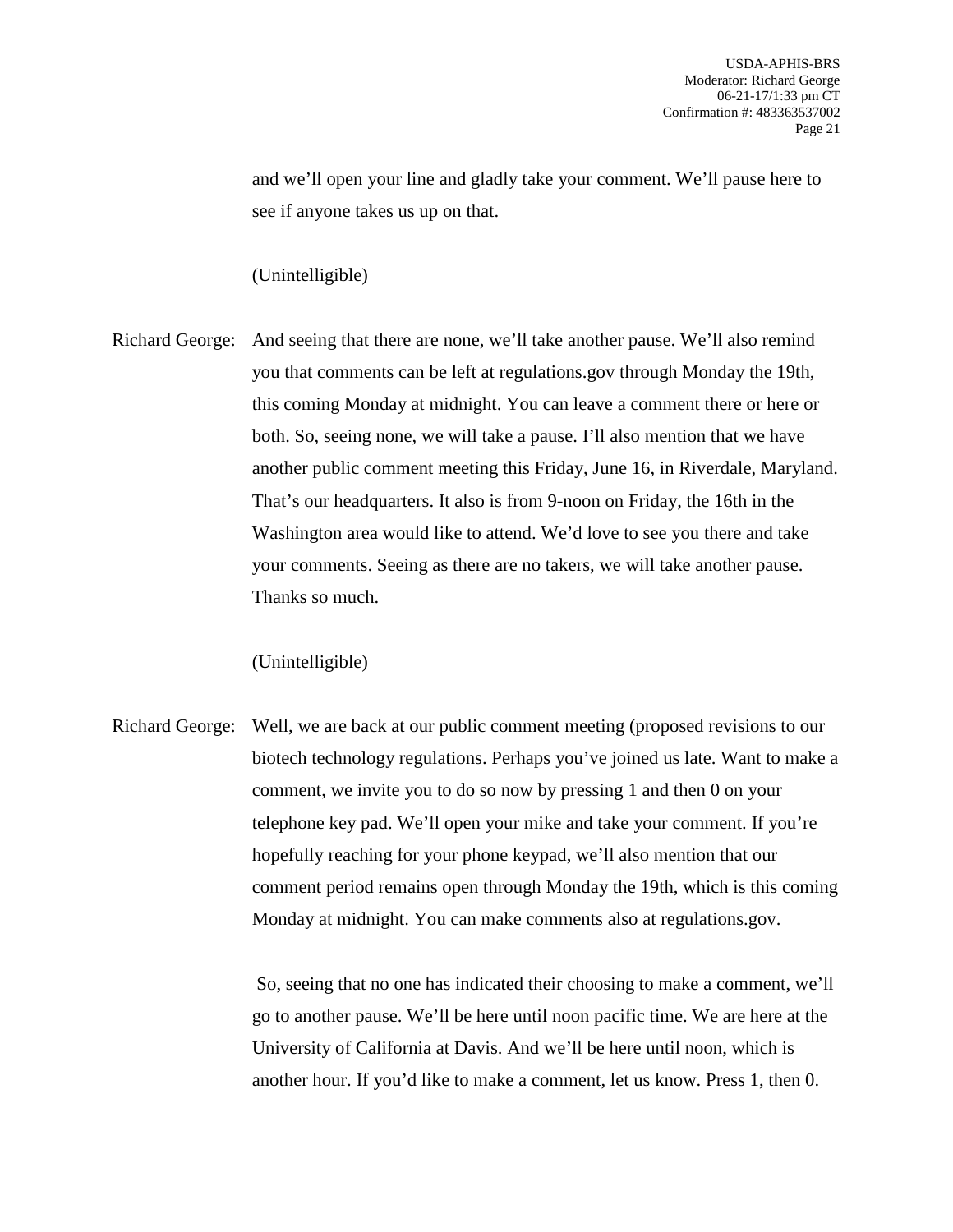Seeing that no one is taking us up on this one, we'll take another pause. Thanks.

Richard George: Hello, and we're back at our public comment meeting on our biotech regulations. If you're on the phone and perhaps want to meeting, we welcome your comments on our proposed rule. If you'd like to comment, please press 1, and then 0 on your telephone keypad, and we will cue your mike and take your comment, and I will mention that the public comment period is open until Monday the 19th, this coming Monday until midnight, and you can comment up to that time at regulations.gov, as well as commenting here or commenting at both places as you choose.

> So, if you'd like to comment, please let us know by pressing 1, and then 0 on your telephone keypad. We will be here for about another forty-five minutes in Davis, California, so we're out here until noon pacific time, local time. So, seeing that no one's on this, we shall take another pause and we'll be back in about15 minutes or so, unless we see that someone wants to make a comment, in which case we'll come back immediately. So, we'll take a pause. Thanks.

Richard George: (Unintelligible) comment meeting on the revisions to the (unintelligible) regulations. If anyone on the phone would like to make a comment, we'd love to hear it. Please press 1, then 0 on your telephone keypad. We will see that and will be glad to take your comment. We'll be here until noon Pacific Time, which is another half-hour or so, and I'm glad to take your comments, which can also be conveyed via regulations.gov through Monday at midnight, June 19, which is this coming Monday. Seeing as no com – no one indicating they're desiring to make a comment, we shall take another pause. Thanks so much.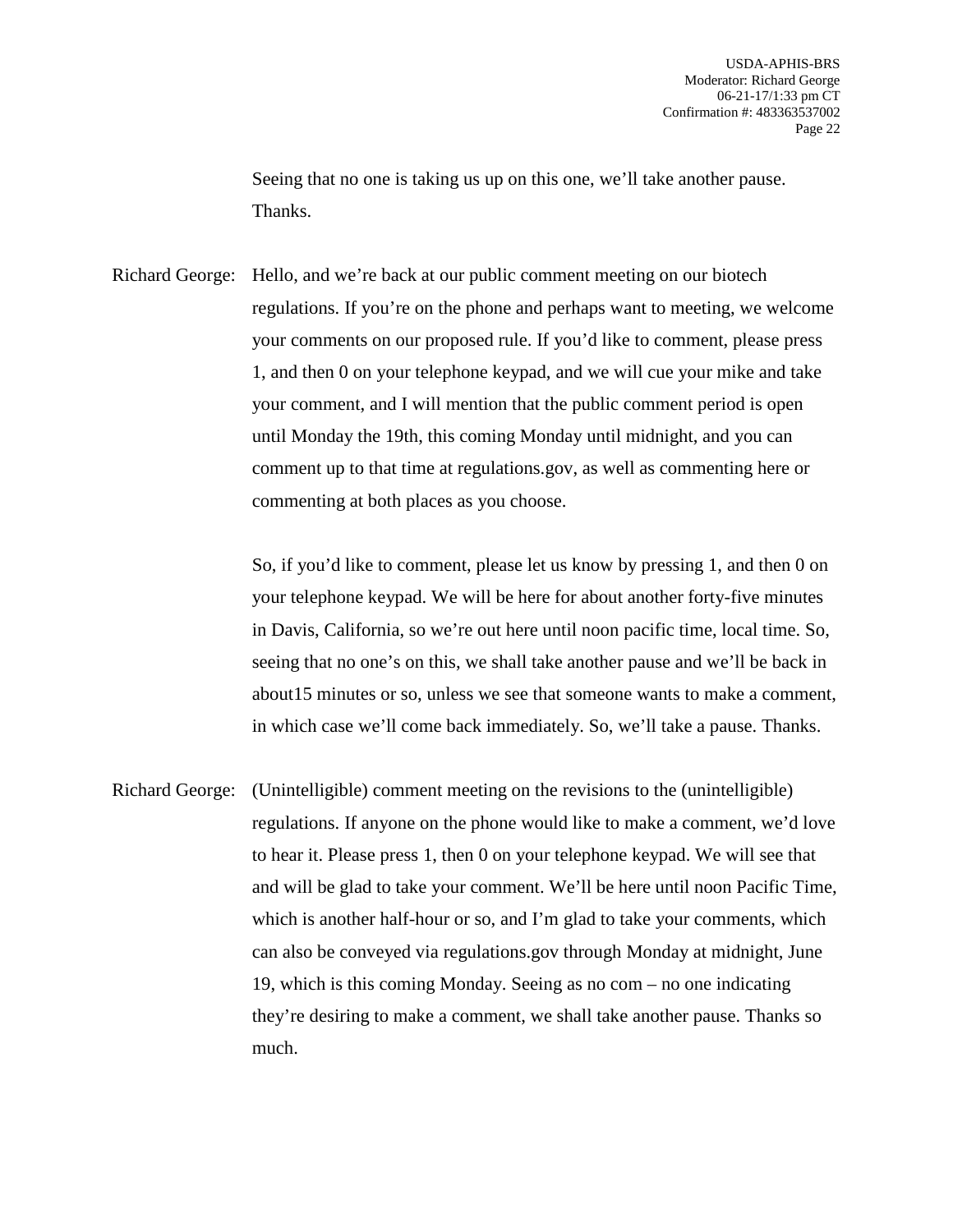Richard George: Hi. We're back at our public comment meeting to our biotech regulations. If you'd like to make a comment, we'd love to hear it. Please press 1 and then 0 on your telephone keypad and we will see that and will open your mike and (unintelligible) to any comment.

> So., we're going to be here until noon local time. We're in California, so that's about fifteen minutes, and I am not seeing that anyone's indicating they're desiring to comment, and so we'll take another pause.

We'll come back a few minutes before noon to see if there are any others who would like to comment and to close the meeting. So, let us know if you'd like to comment by pressing 1 and then 0. I'm not seeing any. We shall take a pause and we'll come back on a few minutes before noon. Thanks.

Richard George: Okay, for the last time, we will ask if anyone has a comment that they would like to make to our revisions to our biotechnology regulations, so please press 1 and then 0 on your telephone keypad. When we see that, we'll be happy to take your comment.

> Seeing none, we thank everyone for their comments today. Our next public comment meeting is Friday of this week, June 16, in Riverdale, Maryland, and will also be from 9 until noon. The public comment period closes on June 19 at midnight.

Ibrahim Shaqir: Thank you. You can comment online through midnight on the 19th of June at regulations.gov. Just put APHIS-2015-0057 in the search box as we have mentioned earlier, there's a lot of information at our website and the address is on the slides, as you can see. You can also find us on the web by using a search – any search engine, and search for biotechnology regulatory services.